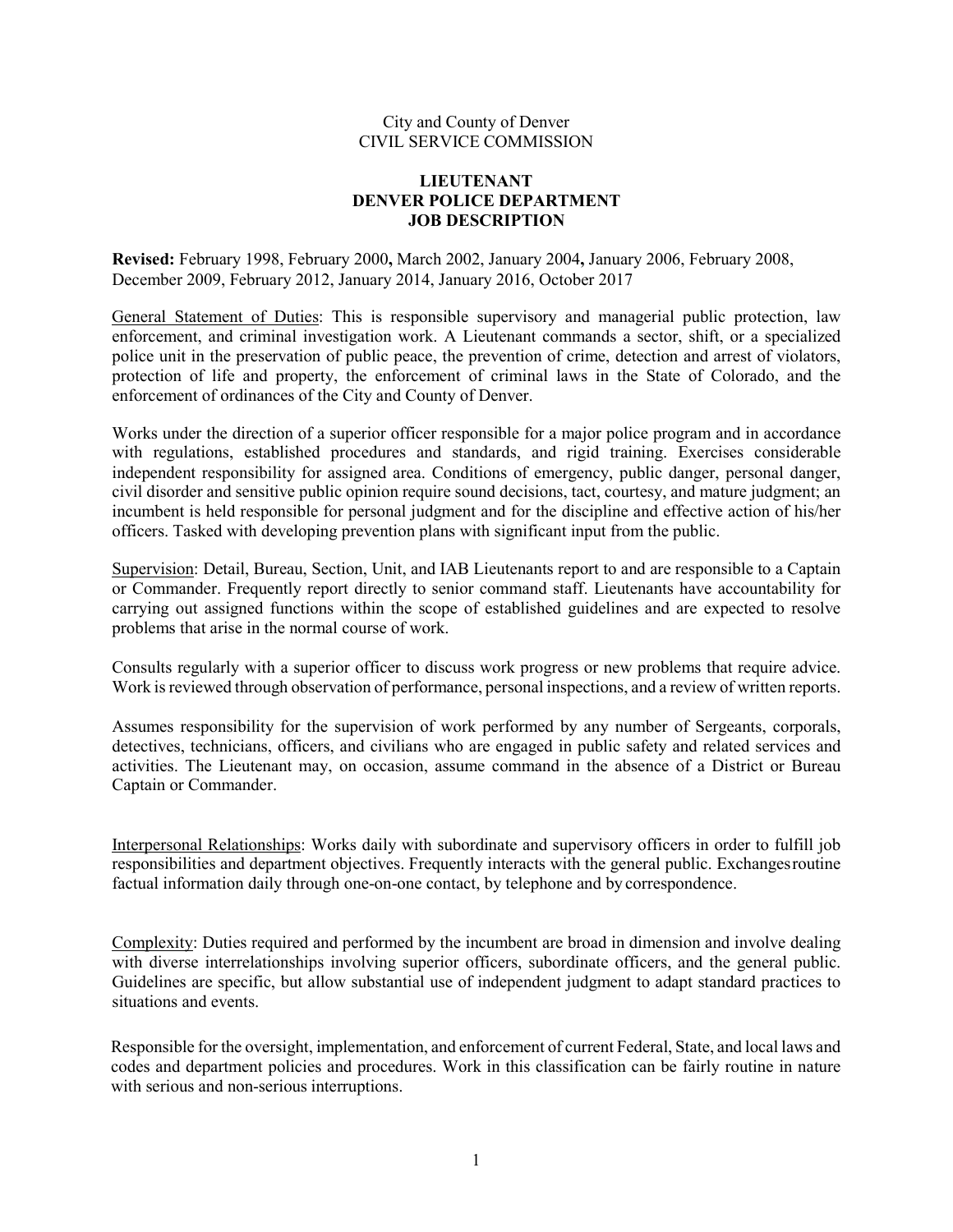Typical Working Conditions: Performs work indoors and outdoors with a majority of the work typically performed in an office setting (police station) and some work performed outdoors (mostly in a police cruiser). Work is usually performed sitting, standing, and walking. Conditions or situations exist in which there is the possibility of danger to life, health, or bodily injury to self and/or others.

Assignment, as a Lieutenant, is to a sector or shift with assignment and days off granted at the discretion of a Commander Officer. All Lieutenants are on-call, or subject to call-out, based upon assignment.

Essential Functions: The essential functions include, but are not limited to, the following. Additional essential functions may be identified and included by the Civil Service Commission.

- 1. Performs administrative functions associated with the day-to-day operations of the police department.
- 2. Conducts investigations involving citizens, suspects, orsubordinates.
- 3. Assumes command of serious incidents.
- 4. Researches, reviews, interprets, and maintains information regarding policy, procedures, court rulings, and crime statistics.
- 5. Identifies and addresses crime patterns in assigned areas of responsibility.
- 6. Manages the performance of functions associated with the apprehension of suspects or offenders.
- 7. Maintains public relations with citizens and the public.
- 8. Completes and/or reviews relevant reports and necessary documentation.
- 9. Identifies training needs of personnel.
- 10. Performs supervisory functions involving personnel utilization and evaluation.
- 11. Directs, manages, and leads activities of subordinates.
- 12. Identifies, initiates, investigates, and addresses subordinate misconduct and policy violations.
- 13. Drives motor vehicle under emergency and non-emergency circumstances.
- 14. Responsible for the management of subordinate time off, regular days off, and overtime.
- 15. Utilizes current technology associated with law enforcement and department operations.
- 16. Coordinates operational functions utilizing multi-agency resources for large-scale events.
- 17. Coordinates and manages resources to identify and prevent crime.

Examples of Duties: Statements included in this description are intended to reflect, in general, the duties and responsibilities of this classification and are not to be interpreted as being all-inclusive.

Primary Duties Performed: Receives and relays directives, assignments, and special orders to subordinates. Accepts orders and assignments. Evaluates the effectiveness of operations. Initiates or requests formal disciplinary action so that police personnel comply with laws, department policies, and professional standards. Through chain of command, nominates officers for commendations so that personnel are recognized for exceptional performance. Recognizes and addresses community problems with problem-solving police techniques.

Evaluates statements and evidence from incidents and draws conclusions. Evaluates incidents for compliance with policies and procedures and takes appropriate action. Investigates work-related complaints by subordinates and informs superiors as needed. Critically evaluates situations. Develops plans to solve identified problems.

Contacts appropriate supervisory personnel to discuss problems/issues and concerns. Evaluates citizen complaints and formulates resolutions in accordance with department policies and procedures. Evaluates incidents involving use of force in accordance with established department policies and procedures. Ensures compliance with the collective bargaining agreement. Responds to incidents requiring a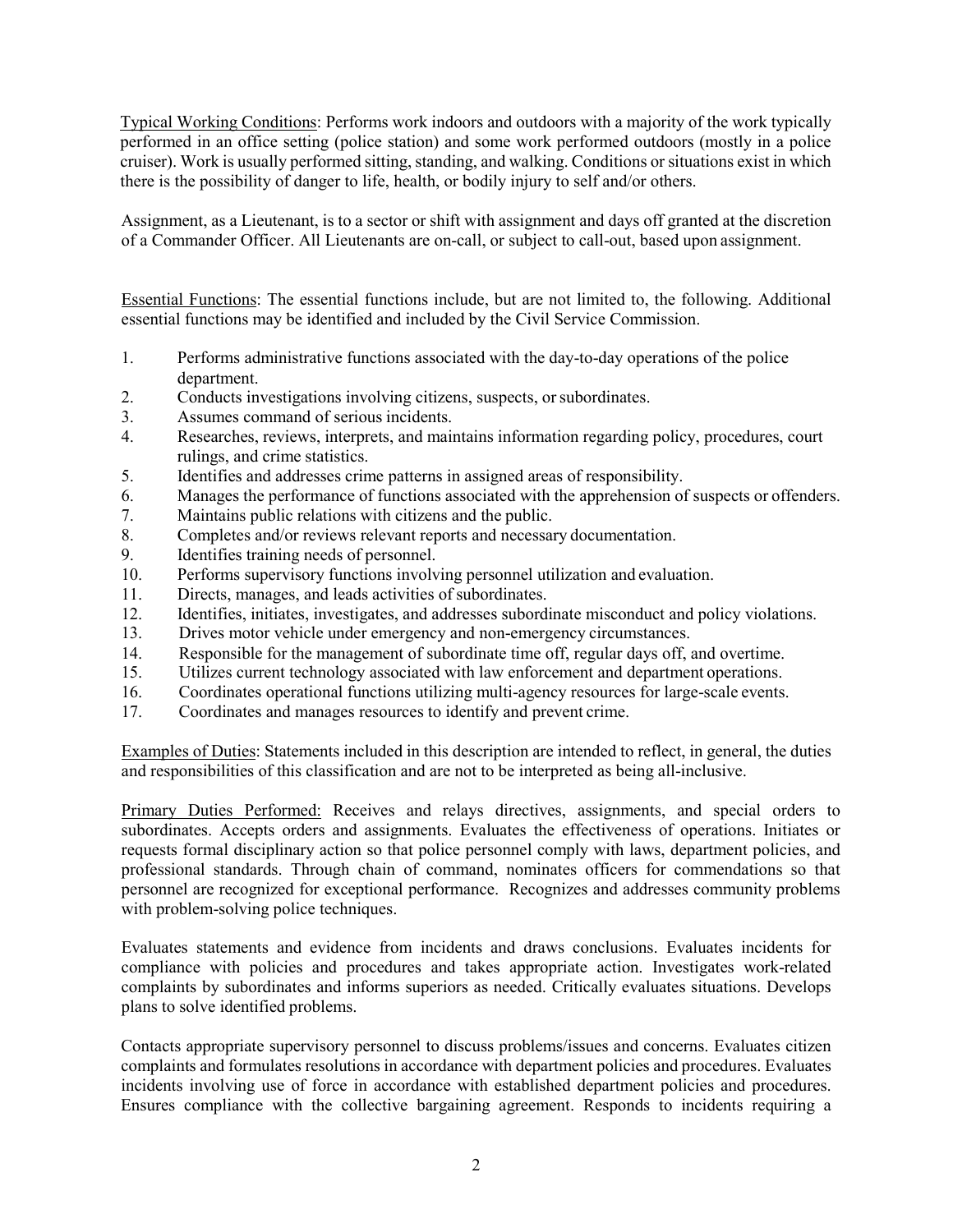Lieutenant's presence consistent with policies and procedures. Contacts appropriate police department personnel to resolve a problem. Ensures that information is transmitted to all appropriate persons and units. Promotes department's vision, mission, values, and goals. Sets procedures within area of responsibility consistent with department guidelines and with approval of superior. Makes recommendations regarding department policy.

Prepares plans for special or unusual operations. Manages critical incidents, such as major crime scenes, barricade or hostage situations, manmade or natural disasters, officer-involved shootings, and civil disturbances. Assumes command at serious incident scenes. Supervises crowd management and control procedures to ensure orderly crowd behavior. Assumes primary responsibility for managing vehicular pursuits, as necessary. Communicates with subordinates about work-related activities. Communicates with other Lieutenants, Sergeants, and/or superior officers. Recognizes when it is appropriate to utilize less lethal weapons. Utilizes National Incident Management System (NIMS) principles as appropriate.

Refers subordinates to alternative resources for problem resolution. Provides estimates and justifications for acquiring equipment and other resources.

Reads reports and training materials. Maintains information on high crime areas. Conducts analysis of data in reports when appropriate. Works closely with Crime Analysts to identify high-crime areas and other emerging trends. Identifies and initiates efforts to address recognizable crime issues within area of responsibility. Reviews and presents crime concerns and responses at CORE presentations.

Testifies as necessary.

Arrests, or causes to be arrested with appropriate force, persons engaged in illegal activity in accordance with Federal and State laws and City ordinances.

Communicates with people of diverse cultural/educational backgrounds. Talks to citizens about crime and community problems. Discusses police actions with the public affected by crime or arrest. Establishes friendly relations with the public. Deals with angry and confrontational citizens professionally.

Arranges, attends, and makes presentations at community meetings.

Writes reports and proposals. Writes letters on behalf of self or superiors or to document own or subordinates' activities. Reviews or completes reports necessary for serious incidents.

Conducts training to inform officers of directives, problems, and current events affecting police operations. Provides individual or small group training and/or guidance at the District or Bureau level as needed to correct subordinate deficiencies and reinforce previous learning. Implements new department techniques or procedures with subordinates. Identifies departmental training needs.

Emphasizes accuracy and quality of all reports completed by subordinates. Ensures accuracy and quality of all reports that require Lieutenant approval. Keeps records and files relevant to assignment updated and complete. Approves subordinate reports prior to going offshift.

Identifies personnel problems. Distinguishes between satisfactory and unsatisfactory performance in subordinates. Considers the feelings and needs of subordinates. Evaluates employee performance through observation of performance and/orreview of written work to ensure that personnel meet department policies and professional standards. Strives to maintain a high degree of motivation among subordinates and other assigned personnel.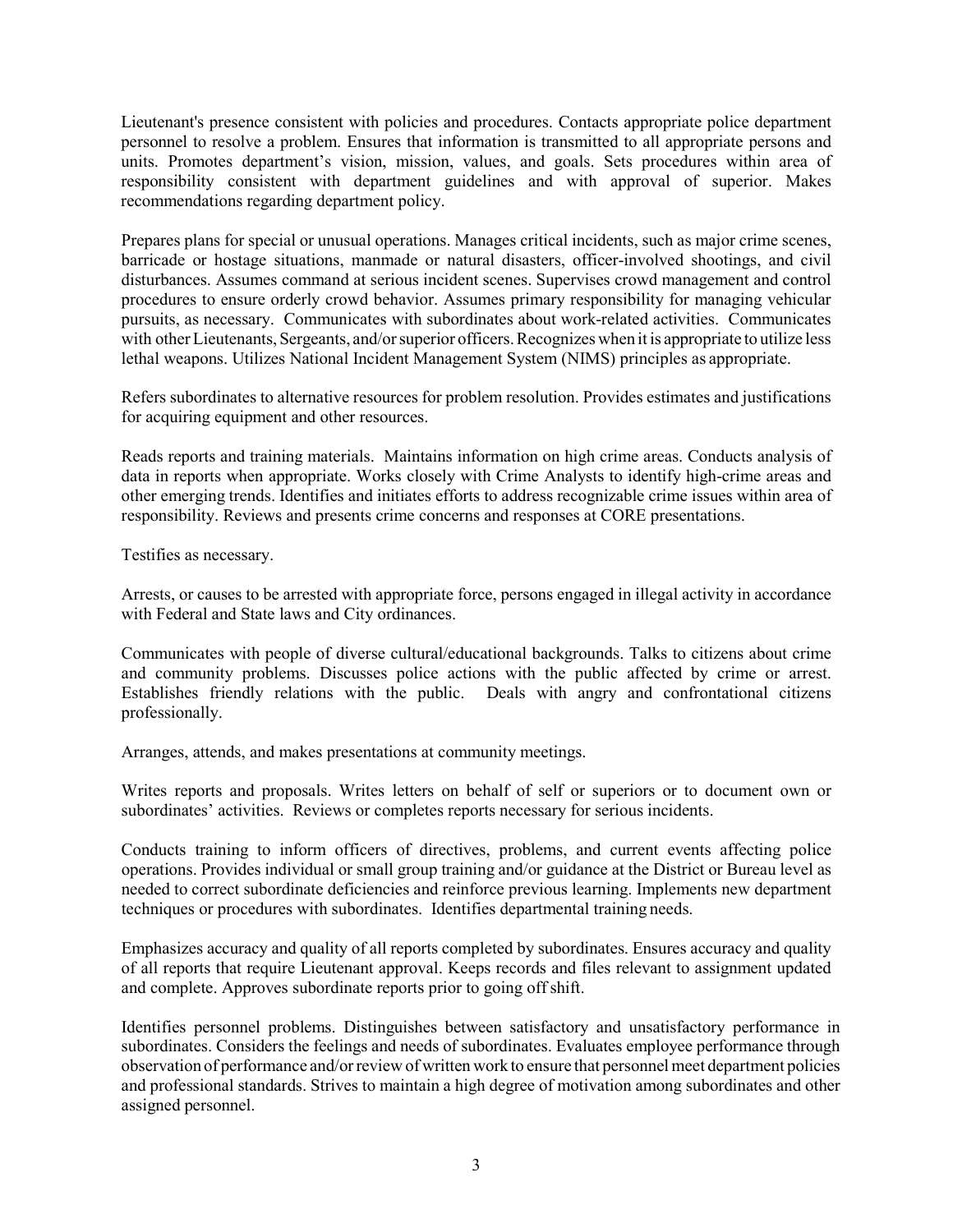Identifies staffing problems, maintains minimum acceptable staffing levels, and assigns available personnel in accordance with District or Bureau needs and priorities. Manages the approval of requested leaves, vacations, and other days off at the District or Bureau level to maintain appropriate staffing levels. Manages time and attendance of subordinates through TeleStaff. Reviews schedules or assignments prepared by subordinates. Recognizes special needs of District or Bureau (e.g., pattern crimes, prevention, partnership, and problem solving) and allocates resources accordingly. Approves compensatory time and overtime for subordinate officers through TeleStaff.

Responds to calls of crimes in progress. Responds to calls for assistance. Maintains appropriate police demeanor by displaying courtesy, professionalism, and good judgment when interacting with subordinates, peers, superiors, and citizens alike. Provides routine assistance to civilians. Distinguishes hazardous from non-hazardous situations. Must be capable of performing the essential functions of a patrol officer.

Drives motor vehicle under non-emergency and emergency circumstances.

Monitors two-way radio while performing other duties. Actively manages the pending call queue and addresses as appropriate. Considers informal suggestions from subordinates. Identifies potential safety hazards at the District or Bureau level and takes corrective actions as needed.

Secondary Duties Performed: Manages major special events. Attends meetings in order to be apprised of organizational or procedural changes or to provide or exchange information. Works with other police agencies. Makes decisions regarding the allocation of new equipment and resources.

Investigates use of force and injury to prisoner incidents and prepares reports for superiors. Reviews use of force reports, and either concurs or recommends need for further investigation. Completes or reviews internal administrative reports.

Investigates complaints involving Sergeants and prepares reports for superiors. Conducts incident interviews with subordinates. Investigates alleged police misconduct. Investigates and resolves minor citizen complaints against police officers and also ensures that complaints of a more serious nature are handled per established policy. Investigates instances of superior performance or unusual heroism by subordinates or citizens and prepares a report for superiors.

Makes judgments about probable cause for warrantless searches and to request search warrants.

Coordinates and facilitates debriefing of critical incidents to command staff and assigned personnel.

References criminal laws contained in the City, State, and Federal Codes. Explains policy statement and directives contained in department policies and procedures. Explains collective bargaining agreement and how it applies in specific circumstances. Contacts appropriate police department personnel to resolve a problem. Disseminates unit's goals and objectives. Prepares unit's operations procedures manual.

Monitors inventory of equipment and oversees the inspection of assigned vehicles and equipment to maintain accountability, ensure proper operation, and ensure that needed maintenance actions are taken. Recognizes damage or malfunction(s) in personally assigned vehicle and/or equipment. Reviews subordinates' equipment damage reports.

Maintains serious and other crime scene procedures as contained in departmental policies and procedures. Preserves or ensures the preservation of evidence at crime scenes. Secures or supervises the securing of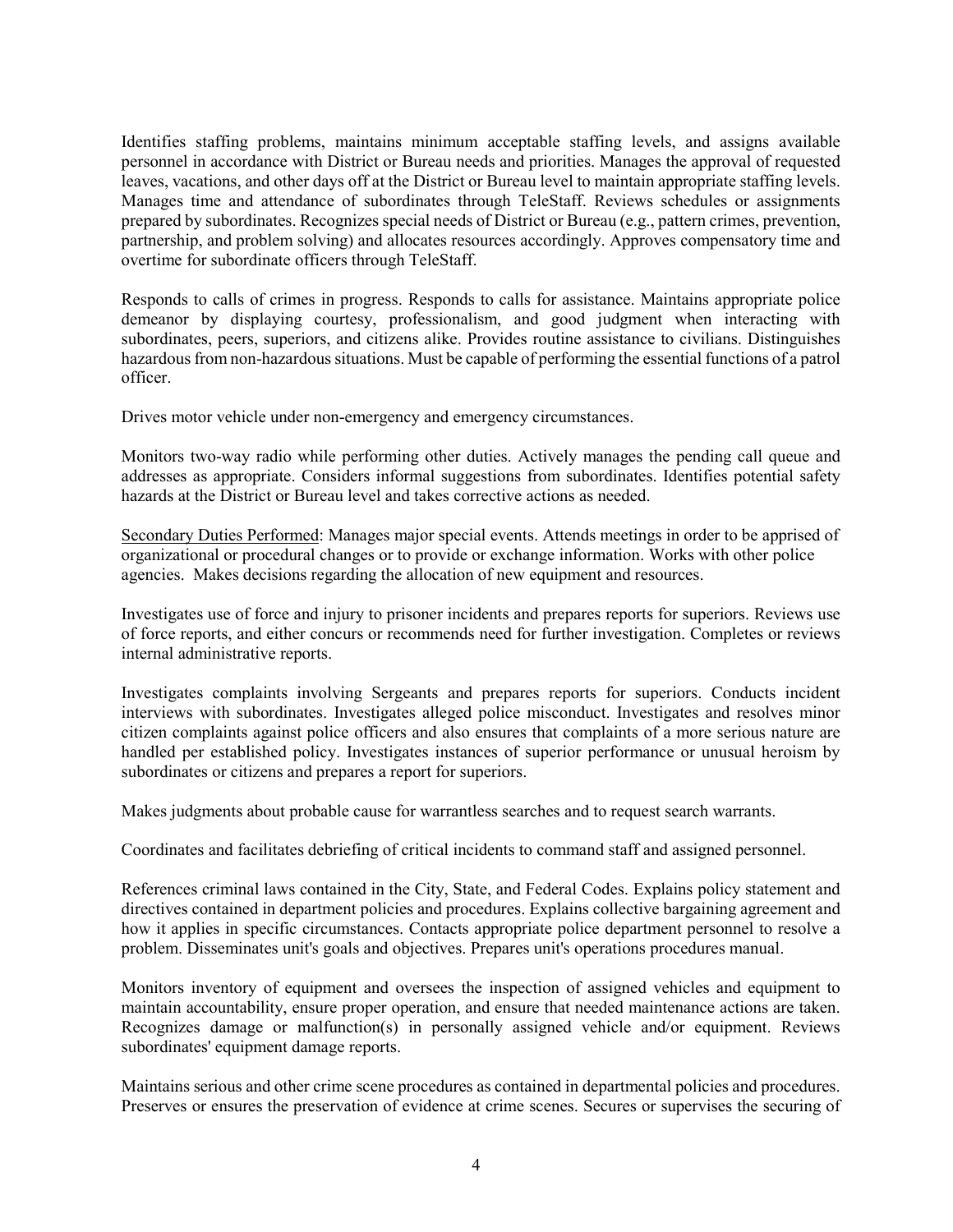an emergency area. Supervises searches of property in an attempt to discover persons or objects. Conducts or supervises the conduct of search warrant procedures. Communicates with suspects, witnesses, and other citizens. Recognizes when a situation is conducive to the deployment of a Crisis Intervention Team (CIT) trained officer. Maintains confidential information from those who do not have a need to know. Supervises team operations. Performs the functions of a first-line supervisor, when necessary, in the absence of a Sergeant. Initiates actions in cases outside of assigned area of command when any delay in action would cause problems. Responds to calls to assist officers with unusual incidents or incidents requiring presence.

Develops or reviews tactical or operational plans prepared by subordinates for feasibility and conformity with policy and procedures.

Maintains an awareness about available community resources (e.g., Red Cross, shelters).

References legal updates, such as arrest procedure rulings, search procedure rulings, Miranda Rights rulings, and warrantless search procedure rulings, in professional journals.

Keeps current on department's training materials. Presents information about new procedures. Conducts informal and formal training courses. Receives in-service training, including classroom work, practical or tactical exercises, and weapons practice and training, to improve or maintain proficiency. Evaluates training program quality. Develops training material.

Inspects general appearance and required equipment of subordinates to ensure cleanliness, completeness and appropriateness of uniform, and personal grooming. Recognizes deficiencies in subordinates' uniform and/or personal equipment. Field checks activities of subordinates in order to evaluate job performance and ensure compliance with department policies and procedures and applicable statutes. Recognizes and addresses potentially improper or illegal actions taken by subordinate(s). Discusses job performance individually with subordinates in order to recognize strengths and correct weaknesses. Counsels subordinates regarding personal problems when approached by the subordinate or when problems are affecting job performance. Recognizes deteriorating job performance and fitness for retention or promotion. Applies probationary subordinate termination criteria when required. Distinguishes between satisfactory and unsatisfactory probationary subordinate job performance. Provides verbal counseling and admonishments for minor infractions of subordinates. Ensures performance standards are applied equitably and consistently by reviewing performance appraisals prepared by subordinates.

Maintains proper staffing levels for various types of situations. Monitors subordinates' use of sick leave to identify patterns of abuse, and formulates specific interventions or action steps to gain compliance with policy. Utilizes summary statistics to assist in planning. Changes work shifts. Coordinates transfer of personnel to and from unit.

Receives feedback on performance.

Responds to priority incidents when off-duty, as necessary.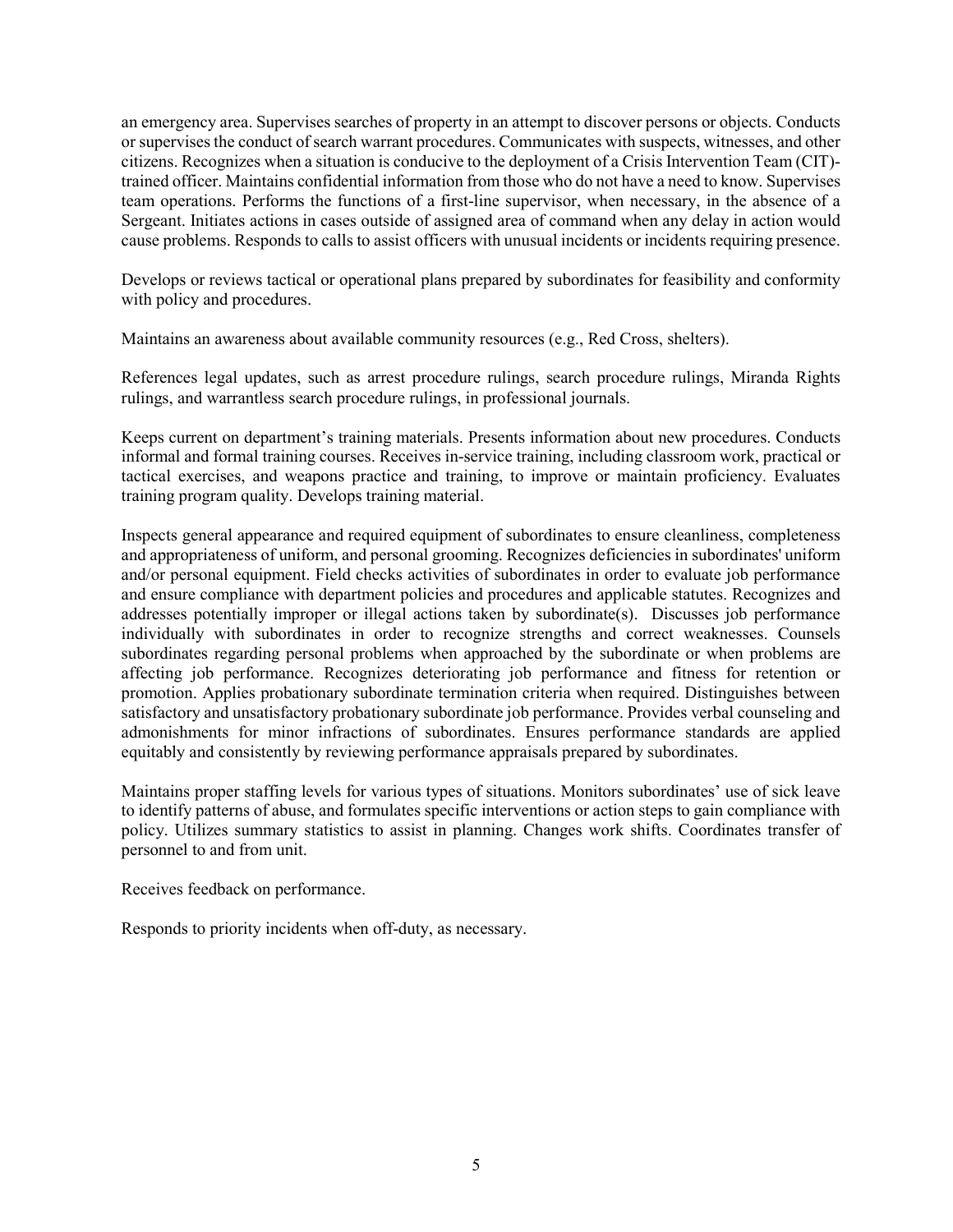## Knowledge Areas, Skills, and Abilities - Police Lieutenant

## **Knowledge of**:

- Rules of evidence, search and seizure laws, and fact/gathering procedures/processes.
- **Pertinent criminal law to include code of criminal procedure.**
- Court procedures (e.g., case development, presentation, testifying). The Disciplinary Matrix.
- **Training concepts/issues/needs.**
- Time and Attendance Computer Software.
- Administrative techniques.
- Supervision and personnel management techniques.
- Radio/communication procedures.
- Crowd management and critical incident techniques.
- Department's mission, vision, values, and goals.
- Departmental procedures, rules, and regulations.
- Geography, street, and physical layout of city and districts.
- **English grammar, composition, usage, and punctuation.**
- How to identify and utilize internal and external resources.
- RMS (Records Management System).
- What is required in a proper report.
- Rules of arrest.
- Arrest processing procedures and requirements.
- Police organization and staffing.
- Modern police methods and procedures.
- National Incident Management System (NIMS).
- Labor agreements.
- City/department grievance procedures.
- Basic computer software packages.
- Staffing needs in terms of minimum staffing levels, specific job requirements, etc.
- Crime analysis reports.
- Community based policing principals.
- Common investigative procedures.

## **Skill in:**

- Understanding/interpreting relationships.
- Cultivating positive community relationships.
- Utilizing personnel effectively.<br>■ Identifying facts in a situation.
- Identifying facts in a situation.
- Interviewing/interrogating people.
- Soliciting information and suggestions from subordinates.
- Analyzing and evaluating input from subordinates to determine what should be passed on.
- The safe use of firearms.

# **Ability to:**

- Communicate orally.
- Communicate in writing to make complete, grammatically correct, and accurate reports.
- $\blacksquare$  Make basic arithmetical calculations (add, subtract, multiply, and divide, whole and fractional numbers).
- Use, and adapt to, changing technology.
- **Work under pressure or stress.**
- Take command of critical incidents.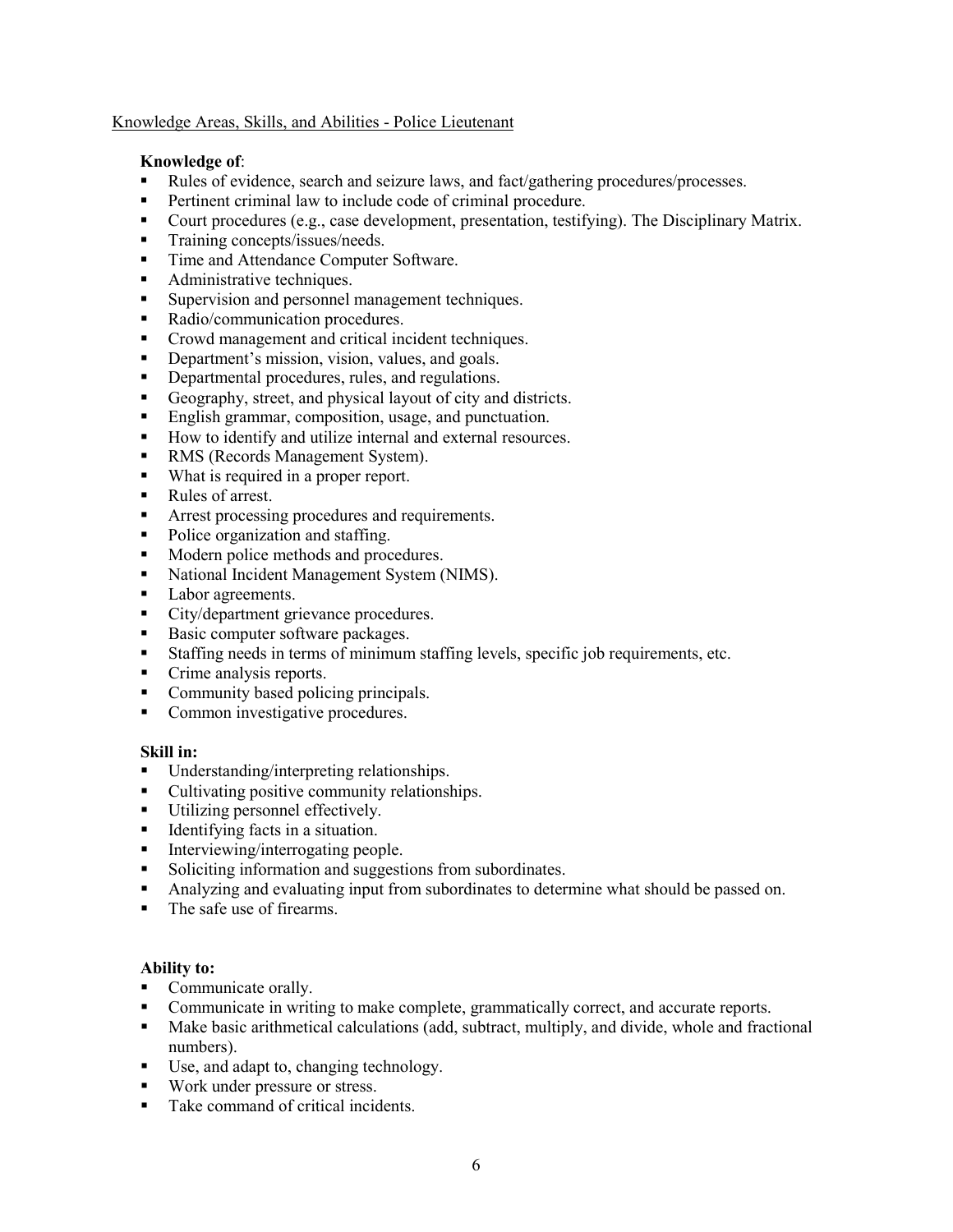- Work in uncomfortable weather/temperature conditions.
- **•** Organize programs, reports, etc.
- Plan programs, deployment, etc.
- Analyze and evaluate.
- Discipline subordinates effectively.
- **Counsel subordinates.**
- **Make analytical judgments where no firm guidelines exist.**
- Appropriately delegate responsibilities and duties.<br>• Make and maintain a decision during stress
- Make and maintain a decision during stress.
- Handle conflicts among subordinates.
- Recognize individual/cultural needs and differences.
- Withstand criticism.
- Display initiative.
- Use impartiality and objectivity.
- Identify potential problems before they become problems and to advise subordinates.
- **Interpret written information.**
- Read and understand legal terminology.
- Follow directions.
- Be flexible and to accept new ideas and ways of doing things.
- React effectively during non-routine situations.
- Recognize subordinates' strengths and weaknesses.
- Recognize exceptional performance.
- Quickly make sound decisions based on the facts presented.
- Gain cooperation and compliance from others.
- **Favorably influence the activities of others.**
- Lead by setting example.
- Set priorities.
- Manage time effectively.
- Recognize when discipline should be handled at the next level.
- Plan, organize, and direct management functions and special projects.
- Coordinate activity at a serious incident.
- **Multitask**
- Develop alternate solutions to problems.
- Display tact and diplomacy in dealing with others.
- Display patience.
- Display sensitivity to the feelings of others.
- Show persistence.
- Follow organizational guidelines.
- **Be supervised.**
- Work as a team member.
- Maintain confidentiality in the performance of duties.
- Physically use police equipment.
- Drive a car.
- Use computer and other office equipment.
- Be and/or demonstrate: Honesty, Integrity, Self-Discipline, Self-Motivation, Courteous, Cooperative, Courageous, and Ethical.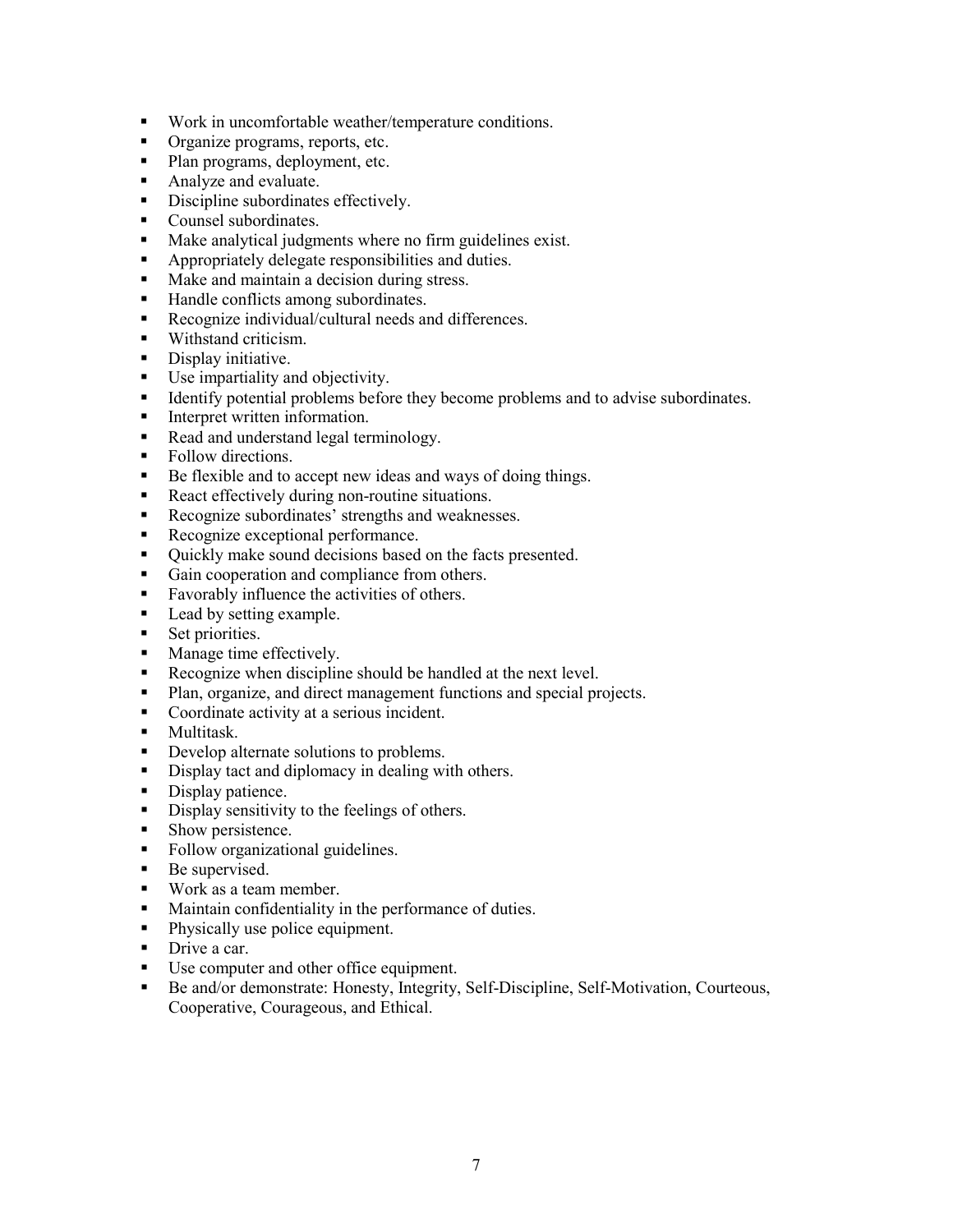## Minimum Qualifications:

## I. Physical Requirements

A Lieutenant must be able to perform the following essential physical functions of an entry-level police officer as determined by FPSI (Fire & Police Selection, Inc.). These requirements went into effect in November, 2009.

- Static strength sufficient to:
	- a. lift and carry objects such as property (e.g., televisions, stereos, food and beverage cases); equipment (e.g., duty bag, evidence kit, box of flares, cases of ammunition); vehicle parts (e.g., truck tires, car wheels).
	- b. lift, drag, or carry children and adults (dead, alive but injured, or resistant dead weight) with assistance.
	- c. lift, drag, or carry children and adults (dead, alive but injured, or resistant dead weight) without assistance.
	- d. push/pull/drag objects such as stalled car across an intersection or off a roadway, dead animals (e.g., deer or large dogs), road debris or hazards (e.g., utility poles, tree limbs), move furniture, mattresses, and other household items to conduct searches, maneuver people during arrests or when injured (e.g., pull from a car or onto a gurney), or assist another officer over a wall.
- Explosive strength sufficient to:
	- a. jump over obstacles (e.g., hedge, hood of car, ditch, culvert, retaining wall) as high as four feet and as wide as four feet.
	- b. sprint short distances during deployment to pursue suspects, escape hazards (e.g., fire, gunfire, toxic elements), or assist victims requiring emergency assistance.
	- c. control/restrain combative individuals.
	- d. use the body to force entry into a structure.
	- e. run a distance of over 50 yards.
	- f. run a distance of under 50 yards.
	- g. pull self up and over obstacles.
- Dynamic strength sufficient to:
	- a. climb up or over objects (e.g., steep, uneven grades, hills, and sandy areas, trees, fences, poles, extension ladders, sides of buildings) up to six feet.
	- b. repel down sides of buildings.
	- c. walk for an average of six to seven hours with few breaks to direct traffic, patrol during parades, football games, and dances, patrol shopping malls, and conduct search and rescue operations.
	- d. walk up and down flights of stairs.
	- e. crawl in confined areas (e.g., attics).
	- f. climb through small openings (e.g., windows).
	- g. pull self through openings.
- Stamina to run for one-quarter of a mile on the average or up to a maximum of approximately one mile in order to apprehend a suspect.
- Balance, coordination, flexibility, and mobility of the body.
- Ability to physically react quickly in situations such as drawing weapon, defensive driving, physical confrontations (e.g., fending a blow or preventing flight), or dodging traffic.
- Arm-hand steadiness, while moving arm or holding it in one position, in order to accurately aim and fire a firearm, spray chemical deterrent, and operate camera equipment or hand-held radar.
- Manual and finger dexterity to quickly make skilled, coordinated movements of the fingers and/or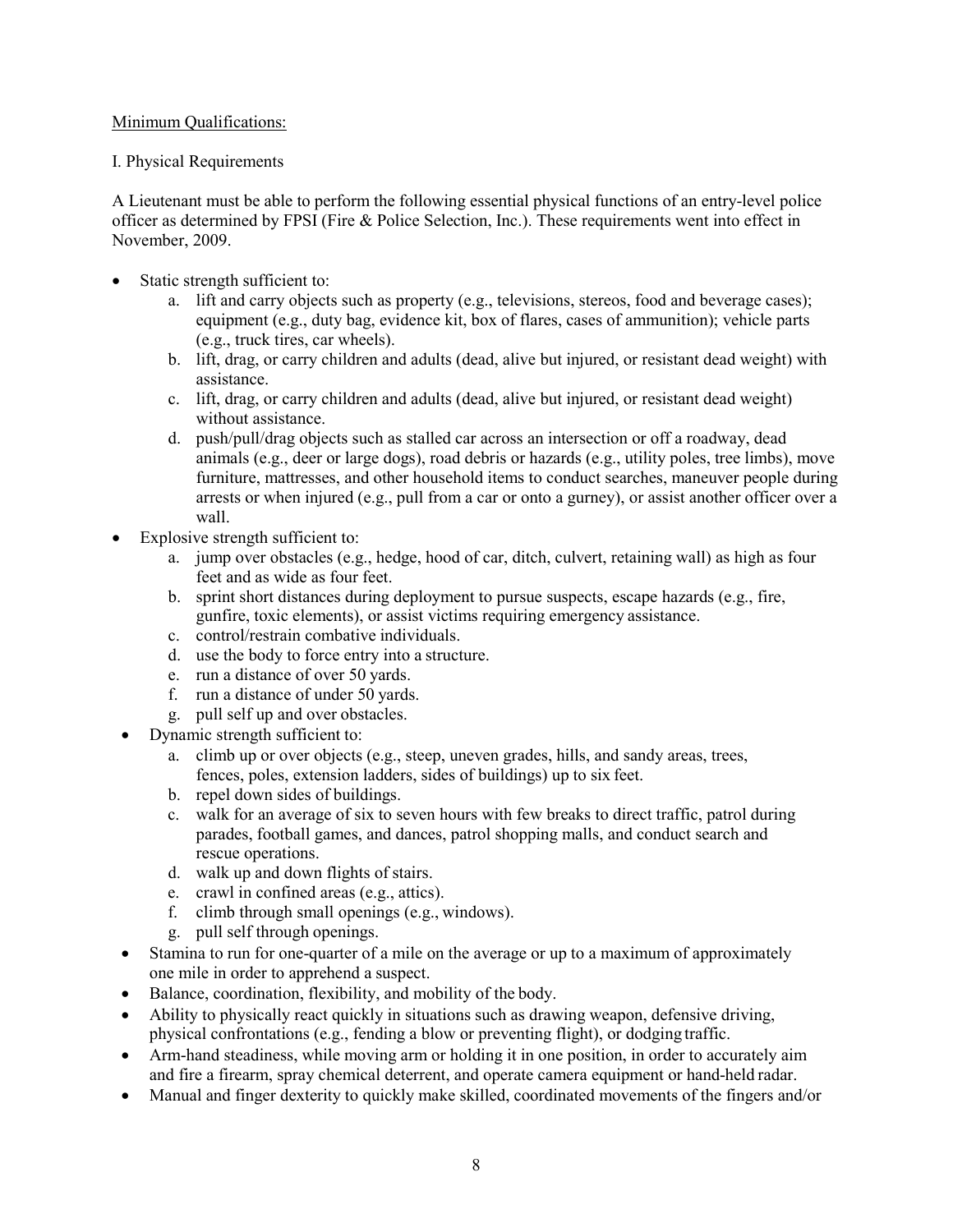hands to operate radio and intoxilizer, load/unload firearms, handle minute or delicate evidence, and write.

- Near vision sufficient to identify and distinguish among objects (arm's length or closer) such as fingerprints, serial numbers, trace evidence (e.g., lint, fibers, hair) and read fine print on items (e.g., reports, driver's license, containers, legal documents and forms, books, citations).
- Far vision sufficient to identify license plates and vehicle makes at a distance and under various light and weather conditions, and distinguish one person from another, identify objects on a person or held in person's hand, distinguish a weapon from an object other than a weapon, identify and describe clothing, height, weight, and facial characteristics from a distance and under various light and weather conditions.
- Color vision sufficient to identify and distinguish between colors and shades of color to identify narcotics, describe subject (e.g., clothing, hair, eyes, or skin color), recognize and describe hazardous material placards on vehicles, and identify evidence tagging.
- Hearing ability sufficient to understand general in-person and telephone conversation, radio transmissions, commands, and cries for assistance when obscured by background noise, to discriminate among non-speech sounds (e.g., action of weapons), recognize the direction from which a sound is coming (e.g., footsteps, voices, or alarms), and understand whispered conversation.
- Physical tolerance to effectively work under adverse environmental conditions, extended or disrupted work schedules resulting in loss of sleep and meals, the stress of interacting with hostile or dangerous people, of assisting victims of violence or injury, and the changing parameters of legally-mandated job responsibilities and limitations, and repetitive, routine patrol conditions that require riding for extended periods in a car.
- Sense of smell sufficient to detect illegal drugs, alcoholic beverages, ether, fuels (e.g., natural gas, gasoline), fire, and corpses.
- Hand-eye coordination to aim and accurately fire a weapon, use police tools, demonstrate a field sobriety test, or write.
- Sufficient use of voice to speak loudly and clearly enough to be easily understood during in-person or telephone conversation or radio transmissions over a noisy background and to project authority and command presence via volume, tone, clarity, and assertiveness.
- Physical ability to subdue and arrest a resisting/attacking individual.
- Physical ability to effectively handle opposition during an arrest or in an emergency situation.
- Physical ability to effectively handle an armed confrontation with a suspect.
- Ability to recover weapon(s) from a suspect.
- Physical ability to perform an evasive maneuver to recover a weapon from a suspect.
- Ability to sit or stand for long periods of time.
- Ability to clean weapons.
- Ability to maintain firearm qualifications.
- Ability to inspect weapons.

# II. Experience/Education Requirements

- a. Minimum Education Requirement: Graduation from high school or possession of a GED certificate as required by Civil Service Rules and Regulations.
- b. Minimum Experience Requirement: As required by Civil Service rules.
- c. Necessary Special Requirement: As required by Civil Service rules.